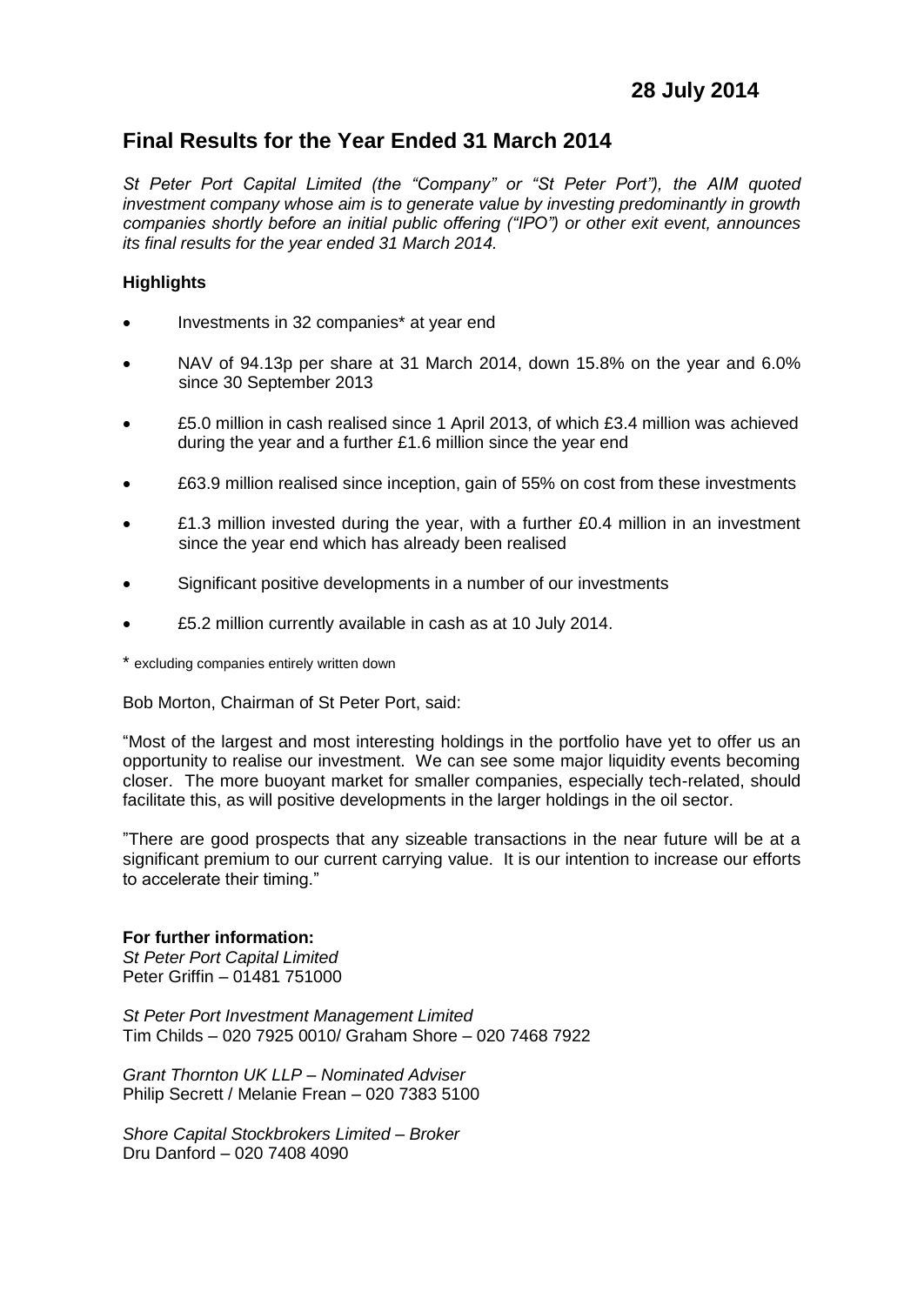#### **Notes for Editors**

St Peter Port Capital Limited was admitted to trading on AIM on 16 April 2007, raising £75 million in new equity. The Company is a Guernsey registered closed-ended investment company. The Company's objective is to achieve returns from the uplift on or shortly after IPO, but the exit from the investment could also be a trade sale. The universe for investment is principally companies across a broad range of sectors and geography expecting to conduct an IPO or achieve a trade sale or other liquidity event in the months after the Company's investment. However, given equity market conditions since 2008, it may also include companies which are already public whose value is not properly recognised by stock markets. The principal focus has been on companies targeting UK, US and Commonwealth stock markets although pre-IPO companies looking to float on other exchanges will also be considered. The Company appointed St Peter Port Investment Management Limited to act as its investment manager (the "Investment Manager"). In June 2012 the shareholders of the Company approved an extension of the Company's life for a further five years.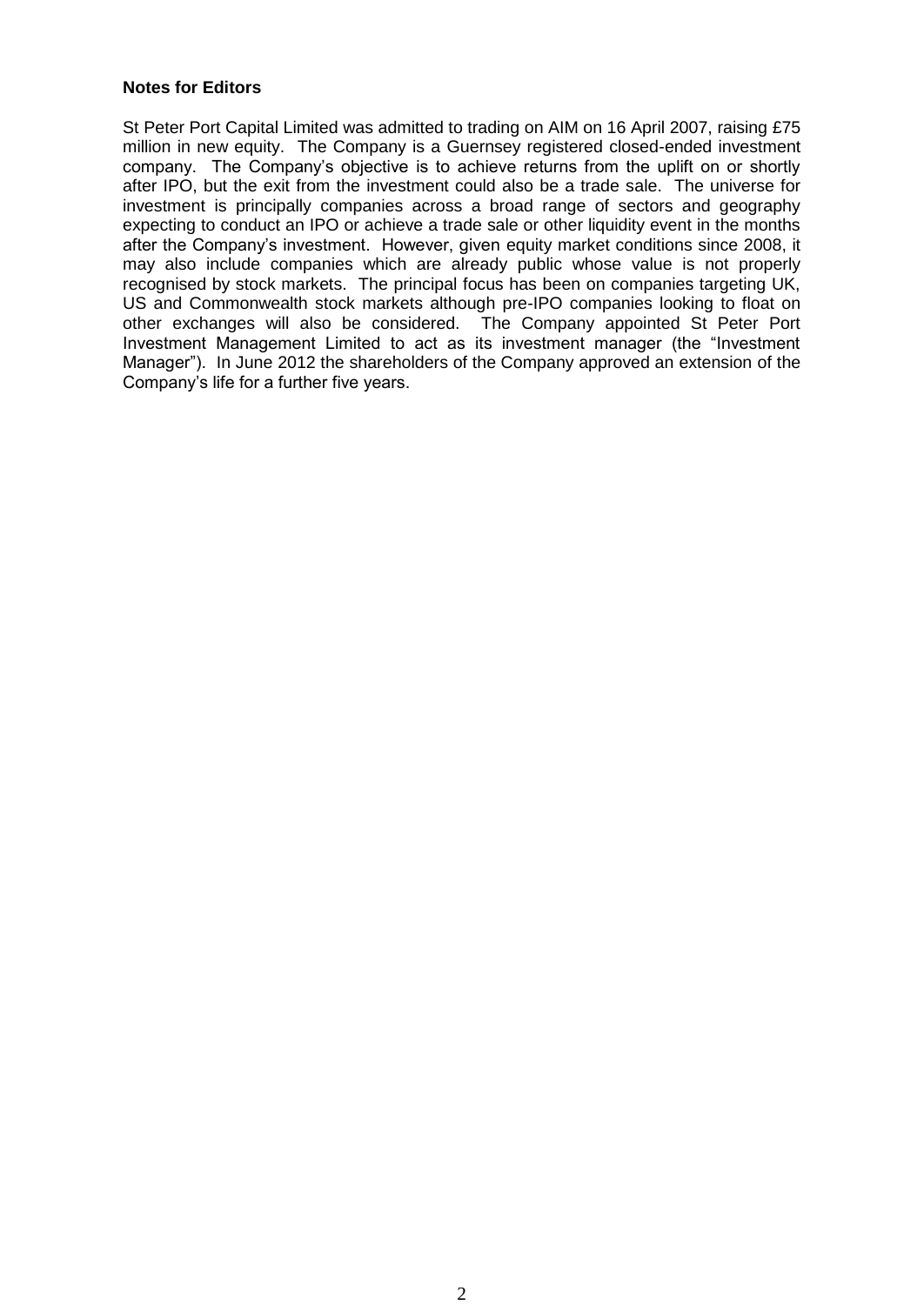## **Chairman's Statement**

# **Introduction**

I am pleased to report on the year ended 31 March 2014. During the year, the portfolio continued to progress and realisations accelerated.

### **Background and Investment Approach**

The climate for IPOs improved significantly during the year and there was a major upturn in the number of flotations on most major stock markets. This was particularly the case for technology companies and some other sectors, which is positive for some of our portfolio. The upturn did not, however, benefit natural resources.

Nonetheless, the oil price remains strong and the picture is not uniform across all hard commodities. Furthermore, our most promising resource companies are now focused on achieving a trade sale rather than an IPO. Companies in the portfolio in other sectors are more focused on an IPO, which the better climate should support.

During the year and subsequently, the Company made a small number of further investments. These were largely follow-ons into companies already in the portfolio. The follow-ons enable us to take advantage of our knowledge and familiarity with the investee companies. We made two small investments into new companies and in one of these we have already achieved a successful exit.

#### **Investments and Realisations**

During the financial year, the Company realised or partly realised investments, generating some £3.4 million in cash. Since the year end it has realised a further £1.6 million.

Since launch, the Company has realised £63.9 million through disposals, generating a gain on these investments of 55 per cent. The rate of realisations is inevitably uneven, with major disposals linked to liquidity events in the investee companies. However, during the year and subsequently, we have also been able to make a number of disposals or part disposals in the quoted portfolio as market conditions have enabled them.

The Company invested £1.3 million in five companies during the financial year. All of these investments were follow-ons apart from a £0.5 million investment in Nektan, a mobile gaming platform developer. Subsequent to the year end, we made a new investment of £0.4 million in Rift Resources, which was sold in the same month, generating a profit of £0.22 million.

### **Financial Results**

The balance sheet shows pre-IPO investments (including those which now have a listing) of £56.5 million. Net assets were £62.8 million, giving a net asset value of 94.13p per share. Net assets have decreased by 6.0 per cent since the interim results as at 30 September 2013, in considerable part as a result of the continued appreciation of sterling against the dollar and other relevant currencies. The remaining changes result primarily from valuations discussed in the Investment Manager's Report, which disaggregates these effects.

These valuation changes reflect both positive developments leading to material revaluations, and significant reductions in other valuations.

At the balance sheet date, the Company held £4.9 million in cash. As at the close on 10 July 2014, the Company held £5.2 million in cash deposits.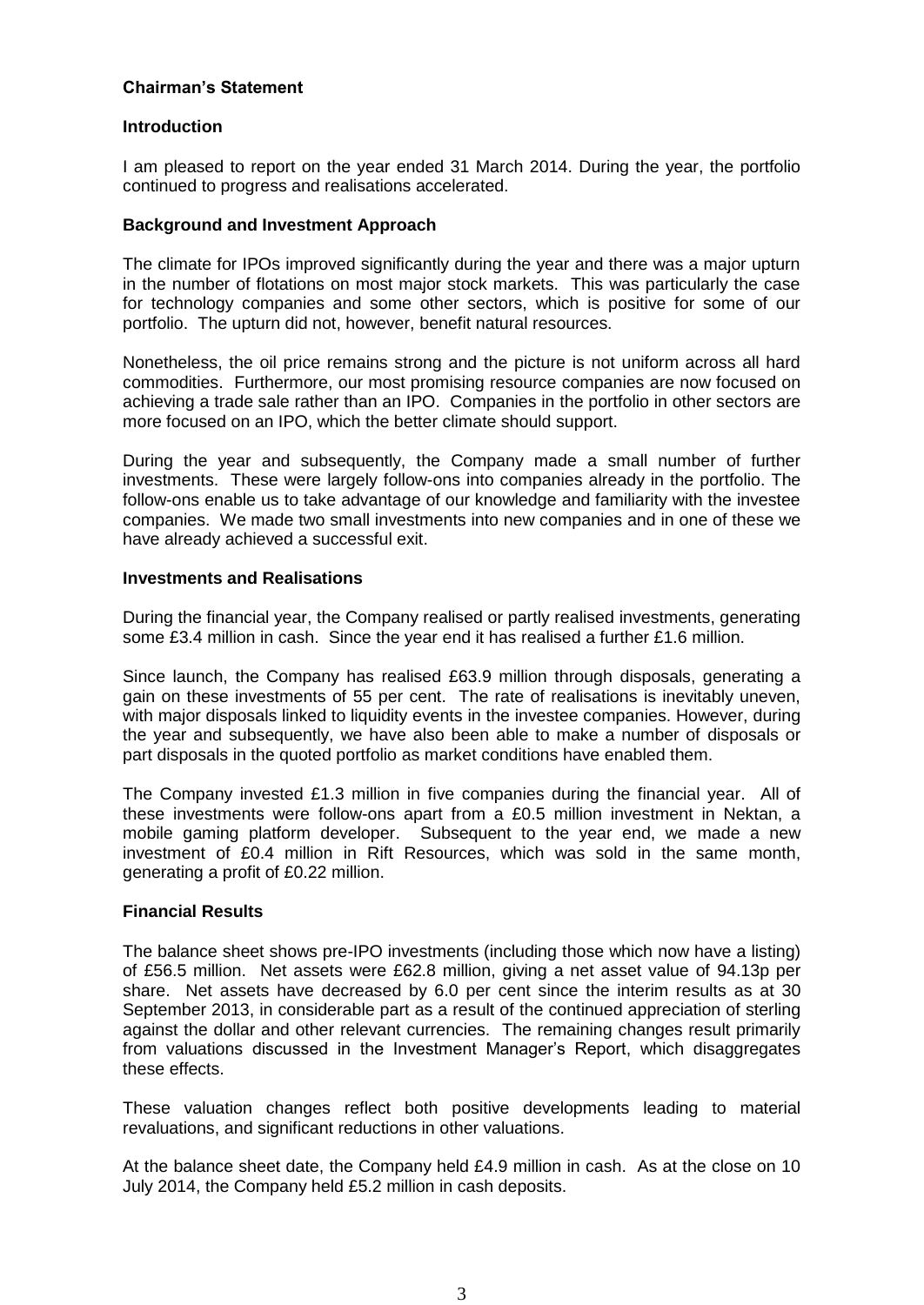### **Dividends**

There were no net gains on realisations during the year and no dividend is proposed for the year. It remains the Board's policy that, in respect of each future period of six months and subject to the requirements of Guernsey law regarding solvency, it will pay out in cash 50 per cent of the net gains from all realisations made.

#### **Outlook**

The portfolio continues to make progress. Most of the largest and most interesting holdings in the portfolio have yet to offer us an opportunity to realise our investment. We can see some major liquidity events becoming closer. The more buoyant market for smaller companies, especially tech-related, should facilitate this, as will positive developments in the larger holdings in the oil sector. There are good prospects for some sizeable transactions in the near future.

We continue to expect that when such liquidity events occur, they will be at a significant premium to our current carrying value. It is our intention to increase our efforts to accelerate their timing.

Bob Morton Chairman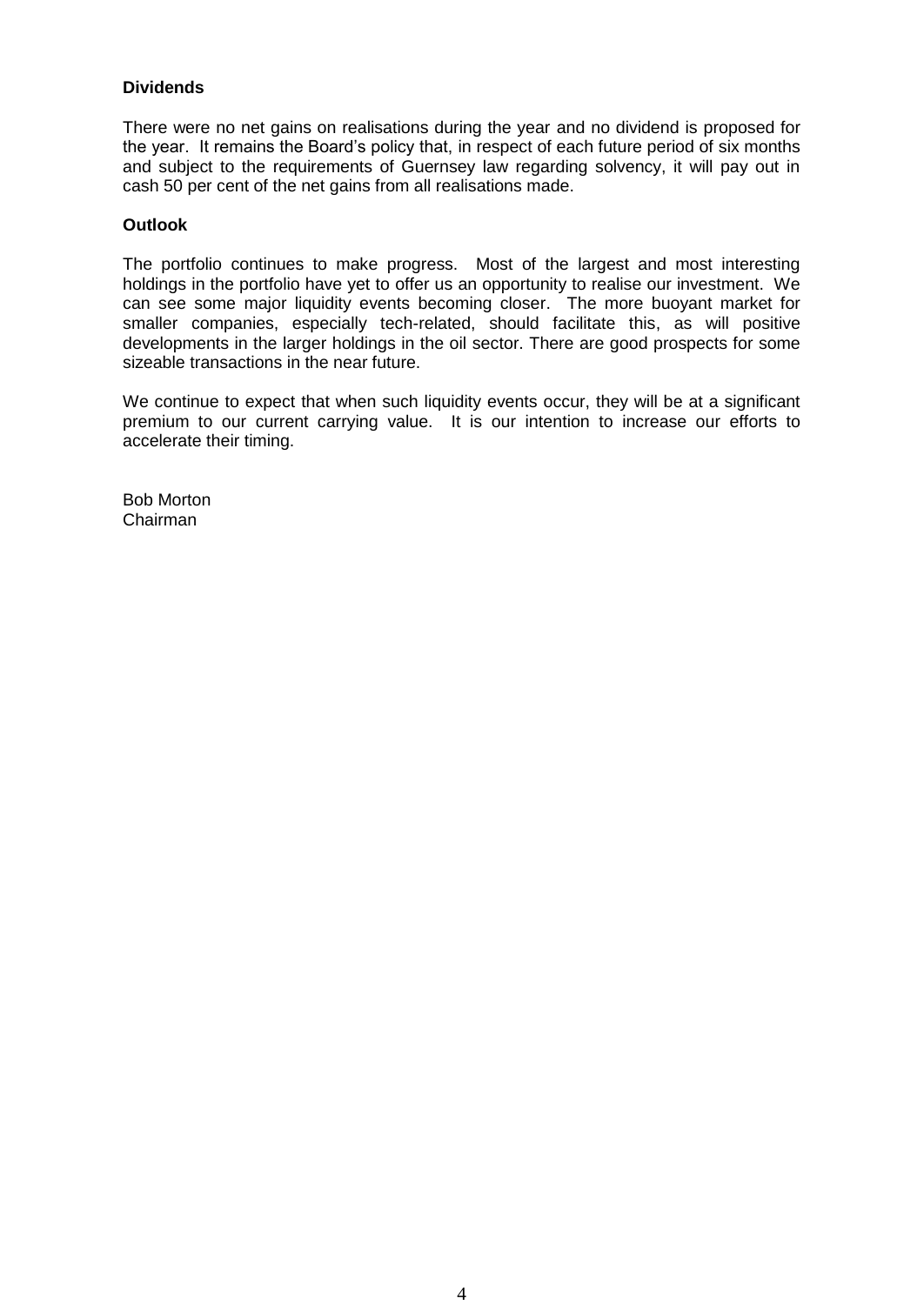#### **Investment Manager's Report**

Our portfolio is diversified across a wide range of sectors. We hold investments in several technology companies, including 3D TV, software for gaming on mobile devices and bio-technology. In resources, we have companies in oil and gas (including enhanced recovery techniques); minerals including copper, gold, nickel, uranium, rarer elements and coal. We also have soft commodity companies, including the largest and highly dynamic farmland owner in Uruguay, a plantation company with fast-growing timber in Mozambique, a potash mine in Brazil and a US food company.

Most of the portfolio companies have their main activity outside of the UK and a significant proportion were sourced from brokers whose main business is outside the UK. Some are now listed in Canada or Australia: we have been actively disposing of all or part of listed holdings where there is sufficient liquidity. Many are now more likely to seek acquisition by a larger company rather than an IPO. Of the total portfolio, £1.8 million (by value) was listed as at 31 March 2014, representing 3.2 per cent of the invested portfolio at that date.

The following table shows the breakdown by sector of the pre-IPO investments (including investments which are now quoted) as at 31 March 2014:

| <b>ILIVESURGIRS BY OCCION AS ALS I MAIGH ZUIT</b> |        |      |                   |            |
|---------------------------------------------------|--------|------|-------------------|------------|
| Sector                                            | Number | Cost | <b>Book Value</b> | Percentage |
|                                                   |        | £m   | £m                | (of value) |
| Oil and Gas                                       |        | 11.6 | 13.9              | 24.7       |
| Mining                                            | 17     | 27.6 | 29.4              | 52.0       |
| Technology                                        | 3      | 2.1  | 3.5               | 6.1        |
| Ag. / Forestry                                    | 3      | 6.1  | 9.1               | 16.1       |
| Other                                             | 2      | 6.3  | 0.6               | 1.1        |
| <b>Total</b>                                      | 32     | 53.7 | 56.5              | 100.0      |
|                                                   |        |      |                   |            |

# **Investments by Sector as at 31 March 2014**

#### **Investments**

During 2013/4 the Company made five investments, four of which were follow-ons and none of which were very large, relative to the total value of the portfolio. We invested:

- £500,000 in Nektan in a pre-IPO round in June 2013. Nektan is a Gibraltar based company specialised in providing a software platform to enable cash gaming over mobile devices (smart phones and tablets). It specialises in lottery and slot machine games and has contracts with a range of leading gambling companies. It is planning for an IPO over the next few months.
- a further US\$938,000 (£619,000) in July 2013in Brazil Potash to exercise warrants over shares. This company is showing promise and around US\$35 million was subscribed by exercising warrant-holders in the round last year. The company is well on the way to proving a large potash resource and is investigating various possibilities for realisation. It is currently conducting a further investment round to complete a phase of drilling.
- a further US\$92,000 (£59,000) in Jordan Energy (oil shale in Jordan) in an internal round in August 2013. Jordan Energy has identified substantial, commercially attractive deposits of shale oil at or near surface which it plans to exploit for domestic production of electricity and commercial petroleum products.
- some £65,000 in Mongolian Minerals loan notes and £30,000 in iQur convertible loan notes, in both cases in internal rounds to maintain our percentage holding.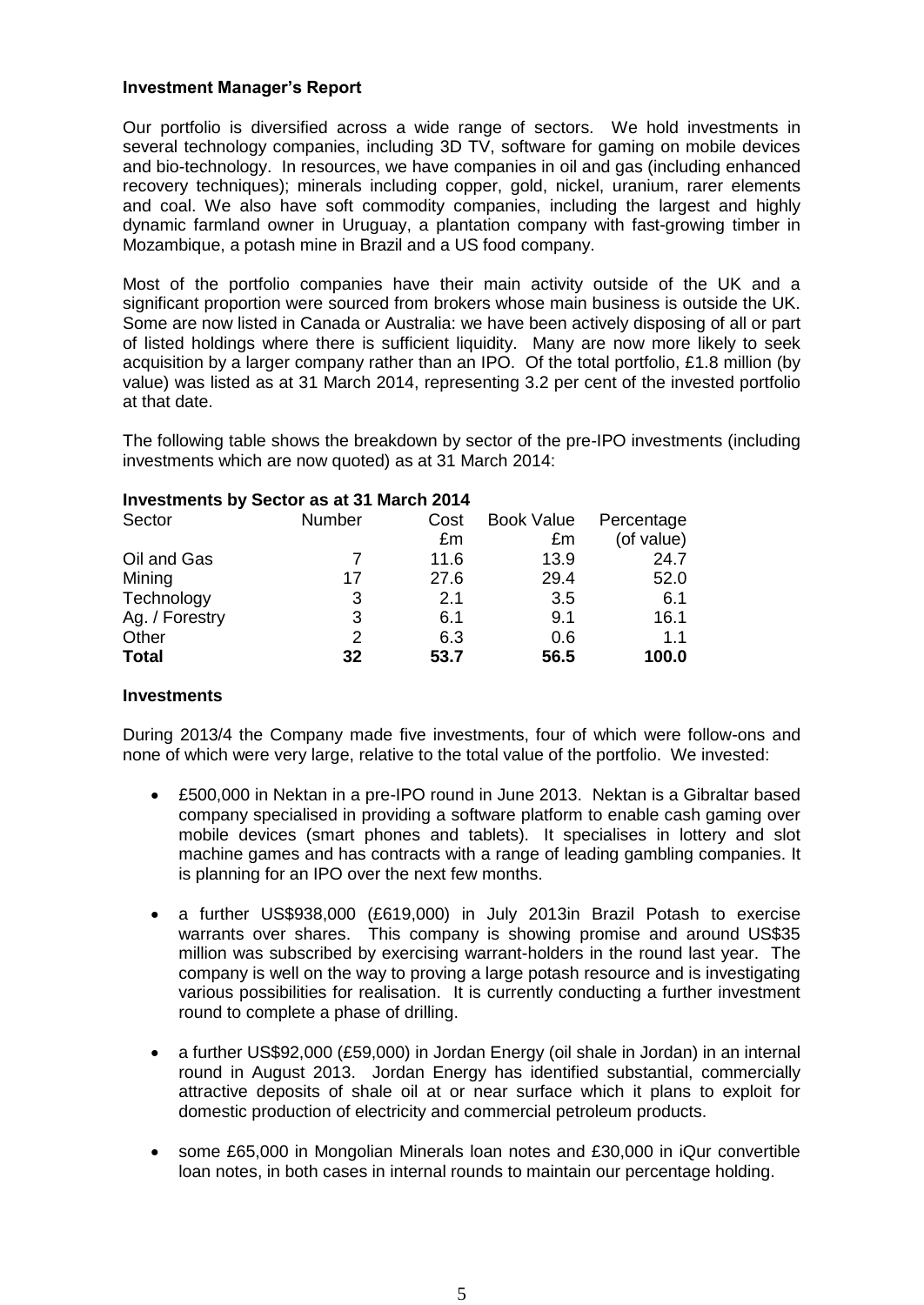After the year end in April 2014, we subscribed £430,000 into Rift Petroleum, a South African/Namibian oil explorer. Shortly afterwards, Rift Petroleum was acquired by Tower Resources, an AIM quoted company and our holding was exchanged for shares in Tower Resources. We sold our shares in Tower Resources, realising a gain of £220,000.

#### **Realisations**

As mentioned above, we have been actively realising our listed portfolio. In the summer of 2013 we realised our entire holding in Iona Energy, a Canadian listed company operating in the North Sea (UK Continental Shelf). Although the company's performance has been good, the weaker sentiment for the sector meant that we exited with a loss on the holding of 4 per cent, realising £1.19 million.

We realised our quoted holdings in Eden Energy, Hayward Tyler and the balance of our holding in Tuscany International Drilling (most having been sold in the past). We also made some minor partial disposals in the balance of the quoted portfolio. These disposals generated a further £177,000.

In January 2014 we realised our entire holding in Ilika Technology which we had held for nearly 7 years, for £2.04 million. Although the company had successfully floated some years ago (at which point our holding was increased to reflect a ratchet), liquidity in its stock had been poor ever since its flotation. Following some positive announcements, the opportunity arose to sell. Again we exited with a loss of £458,000 on our original investment cost.

Since the year end, in addition to the disposal of Tower Resources discussed above, we sold our holdings in Amara Mining (formerly Amlib) and Tuscany Energy and made some further part disposals, raising some £901,000 from such disposals. We intend to continue these realisations as opportunities arise to achieve acceptable prices.

### **Portfolio - Detail**

The following is a list of the Company's current investments (excluding those of nil value).

| Company                          | <b>Investment</b><br>(initial terms)                                                                                                                            | <b>Business</b>                                                                                                 |
|----------------------------------|-----------------------------------------------------------------------------------------------------------------------------------------------------------------|-----------------------------------------------------------------------------------------------------------------|
| African<br>Timber<br>and Farming | £1.15 million for ordinary<br>shares.                                                                                                                           | Timber plantations in Mozambique                                                                                |
| Astrakhan Oil                    | US\$2.5 million<br>subscription for ordinary<br>shares. Further<br>US\$188,000 purchased<br>from a fund which was<br>closing.                                   | An oil development company with licenses in<br>the Caspian Sea, Russia.                                         |
| <b>Brazil Potash</b>             | US\$2.5 million<br>subscription for ordinary<br>shares. Further US\$1.5<br>million subscription for<br>ordinary shares.<br>US\$937,000 to exercise<br>warrants. | Potash exploration and development on<br>licenses covering 22.5 million hectares in the<br>Amazon Potash Basin. |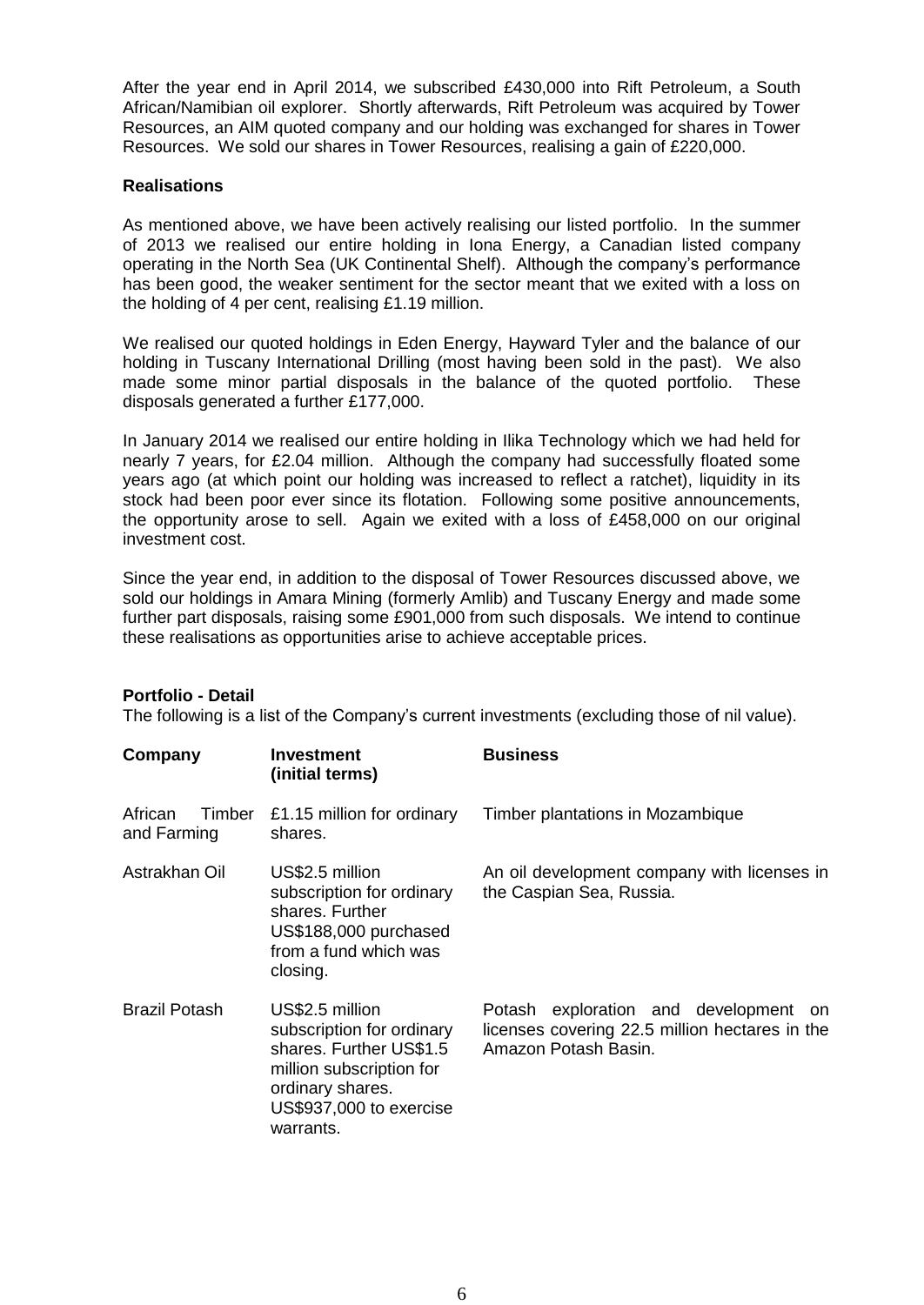| <b>Buried Hill</b>                    | US\$850,000 subscription<br>for ordinary shares.<br>Further US\$2.7 million<br>acquisition of ordinary<br>shares.                                                                                                                                                                    | Oil and gas exploration company focused on<br>the Caspian Sea.                                                                                                                                                 |
|---------------------------------------|--------------------------------------------------------------------------------------------------------------------------------------------------------------------------------------------------------------------------------------------------------------------------------------|----------------------------------------------------------------------------------------------------------------------------------------------------------------------------------------------------------------|
| Caracara Silver                       | Distribution in specie<br>from Homeland Uranium                                                                                                                                                                                                                                      | Silver exploration company in southern Peru.                                                                                                                                                                   |
| <b>Celadon Mining</b>                 | £3.7 million subscription<br>for ordinary shares in two<br>tranches. Further<br>£660,000 purchased from<br>a distressed seller.                                                                                                                                                      | Chinese company which has acquired and<br>permitted major coal assets in China. Now in<br>the process of selling mine-ready projects.                                                                          |
| Cuprum<br><b>Resources</b>            | Acquired at auction as a<br>result of the default by<br>Dominion Minerals on the<br>US\$2 million secured<br>bond held by the<br>Company.                                                                                                                                            | A Panamanian company which holds the<br>exploration licence (currently in suspension<br>pending a Supreme Court ruling) over the<br>Cerro Chorcha copper project in Panama.                                    |
| Dundee<br>Sustainable<br>Technologies | CDN\$2.2 million<br>subscription for ordinary<br>shares of Creso. Further<br>CDN\$700,000<br>subscription for ordinary<br>shares and warrants of<br>Creso. Subsequent<br>consolidation and name<br>change from Creso<br><b>Exploration to Dundee</b><br>Sustainable<br>Technologies. | Canadian<br>company<br>with<br>proprietary<br>processes for extracting metals from ores<br>which cannot be otherwise exploited because<br>of environmental considerations.                                     |
| EastSiberian                          | US\$2 million subscription<br>for ordinary shares.<br>Further US\$1.875 million<br>subscription for ordinary<br>shares.                                                                                                                                                              | Oil and gas exploration.                                                                                                                                                                                       |
| <b>Enhanced Oil</b>                   | CDN\$4 million<br>subscription for ordinary<br>shares. Further CDN\$1.6<br>million subscription for<br>ordinary shares and<br>warrants.                                                                                                                                              | Enhanced oil recovery company which has<br>acquired depleted oilfields in the USA where<br>significant oil resources remain and where<br>CO2 flooding is effective.                                            |
| <b>Global Atomic</b>                  | CDN\$2 million<br>subscription for ordinary<br>shares.                                                                                                                                                                                                                               | Uranium<br>exploration<br>development<br>and<br>company which has discovered a high-grade<br>uranium deposit in Niger.                                                                                         |
| Gourmet<br><b>Express</b>             | US\$3 million subscription<br>for ordinary shares.<br>Further Ioan, with<br>warrants, of US\$600,000.                                                                                                                                                                                | leading<br>consumer products<br>company<br>A<br>specialising in the production, distribution and<br>marketing of a wide variety of frozen food<br>products, in particular the frozen skillet meal<br>category. |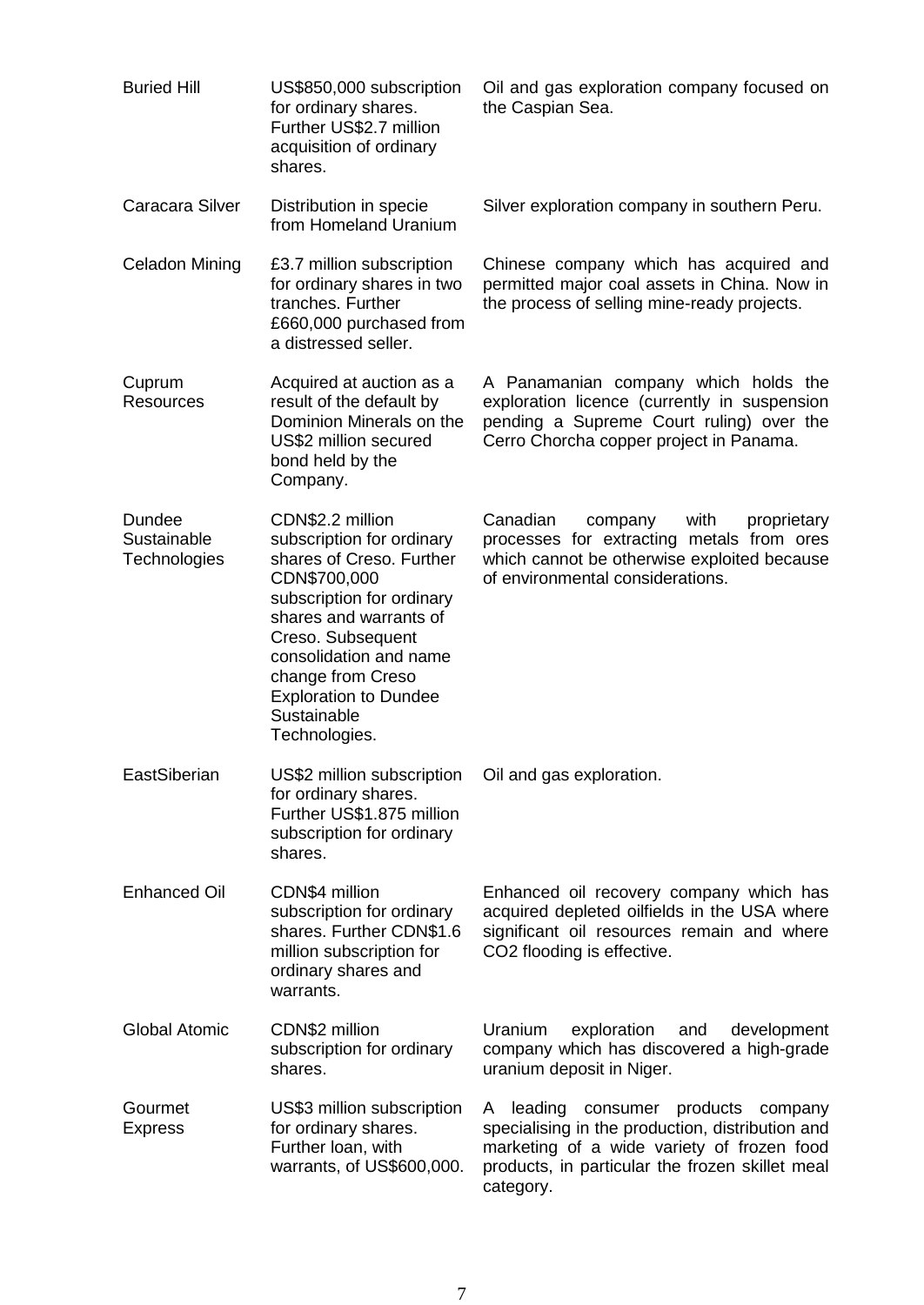| HaloSource                             | Acquired in exchange for<br>another investment.                                                                                                                                 | US-based company with a leading technology<br>for purification of water at the point of use.                                                                                                                                                                                                           |
|----------------------------------------|---------------------------------------------------------------------------------------------------------------------------------------------------------------------------------|--------------------------------------------------------------------------------------------------------------------------------------------------------------------------------------------------------------------------------------------------------------------------------------------------------|
| Homeland<br>Uranium                    | CDN\$2.45 million<br>subscription for ordinary<br>shares and warrants                                                                                                           | Uranium exploration company with prospects<br>in Niger.                                                                                                                                                                                                                                                |
| International<br>Goldfields<br>("IGS") | £1 million subscription for<br>ordinary shares in Latin<br>Gold. Our interest was<br>acquired by IGS for cash<br>and shares.                                                    | Gold miner/developer with assets in Australia,<br>Brazil, and West Africa.                                                                                                                                                                                                                             |
| iQur                                   | £0.5 million subscription<br>for ordinary shares.<br>Further £51,000 in<br>convertible loan notes.                                                                              | Medical research company that is developing<br>a novel vaccine platform.                                                                                                                                                                                                                               |
| Jordan Energy                          | US\$1.05 million<br>subscription for ordinary<br>shares.                                                                                                                        | A company with rights to extract large shale<br>oil deposits in Jordan.                                                                                                                                                                                                                                |
| Manabi Minerals                        | US\$2 million for ordinary<br>shares.                                                                                                                                           | Brazilian iron ore company with road/rail and<br>port developments underway.                                                                                                                                                                                                                           |
| Mediatainment                          | US\$2 million subscription<br>for ordinary shares.                                                                                                                              | 3D TV without glasses in very high (4K)<br>resolution.                                                                                                                                                                                                                                                 |
| MinCore                                | CDN\$2.34 million<br>subscription for ordinary<br>shares in two tranches.                                                                                                       | copper/molybdenum<br>Developing<br>large<br>a<br>deposit in Mexico.                                                                                                                                                                                                                                    |
| Mongolia<br><b>Minerals</b>            | CDN\$1 million<br>subscription for ordinary<br>shares. Further CDN\$2<br>million subscription for<br>common shares.<br>Subsequent<br>CDN\$113,000 in<br>convertible loan notes. | Coal<br>exploration<br>development<br>and<br>in<br>Mongolia.                                                                                                                                                                                                                                           |
| <b>Nektan</b>                          | £412,531 subscription for<br>ordinary shares.                                                                                                                                   | Developer of the leading platform in mobile<br>gaming.                                                                                                                                                                                                                                                 |
| Nusantara<br>Energy                    | £3.15 million subscription<br>for shares and warrants,<br>in several tranches                                                                                                   | Indonesian coal and infrastructure developer.                                                                                                                                                                                                                                                          |
| <b>Red Flat Nickel</b>                 | US\$4.2 million<br>investment in loan notes<br>in a complex deal                                                                                                                | The Company controls two nickel laterite<br>deposits in Oregon. The loan partly funded<br>exploration on the two fully owned tenements.<br>Following the loan reaching its term in 2011,<br>the Company has acquired the majority<br>equity interest as well as improving the<br>security of the loan. |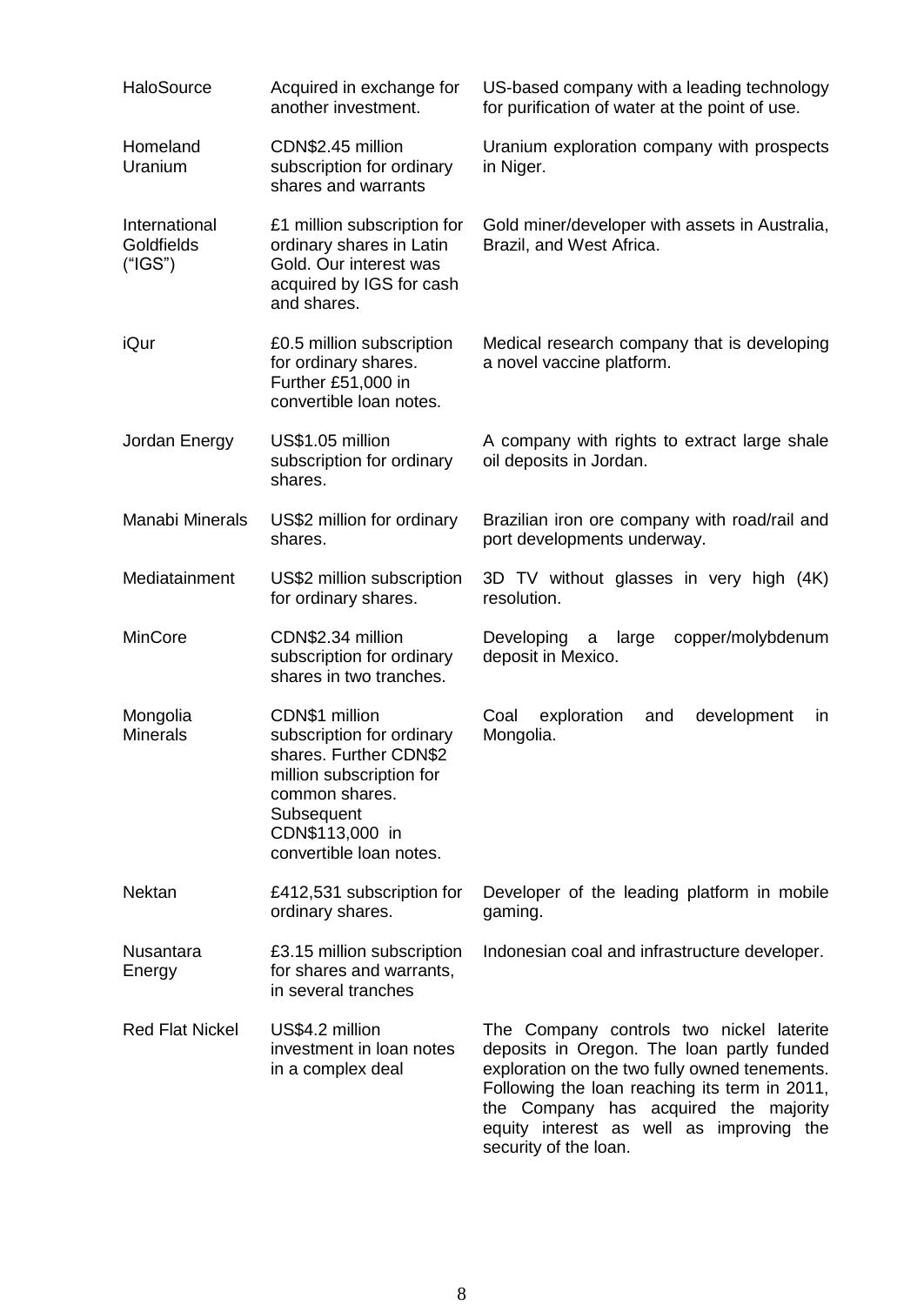| Royal Nickel             | CDN\$4 million<br>subscription for ordinary<br>shares                                                               | Canadian nickel developer with a world-class<br>nickel deposit in northern Quebec.                                                                                             |
|--------------------------|---------------------------------------------------------------------------------------------------------------------|--------------------------------------------------------------------------------------------------------------------------------------------------------------------------------|
| Royal Resources          | A\$2 million subscription<br>for shares                                                                             | Iron ore developer in southwest Australia,<br>developing the Razorback deposit along with<br>infrastructure to service the Braemar iron ore<br>belt.                           |
| Seven Energy             | US\$5 million subscription<br>for ordinary shares.                                                                  | Nigerian gas distributor serving local heavy<br>industry and utilities.                                                                                                        |
| <b>Union Agriculture</b> | US\$2 million subscription<br>for ordinary shares.<br>Further US\$1 million<br>subscription for ordinary<br>shares. | Uruguayan farming company which is now<br>the largest owner of agricultural land in<br>Uruguay.                                                                                |
| <b>Union Minerals</b>    | US\$1 million subscription<br>for ordinary shares.                                                                  | Uruguayan mineral exploration company,<br>holder of the largest minerals exploration<br>portfolio in Uruguay; including iron ore, gold,<br>titanium, ferrochrome and diamonds. |

We also held securities in Rock Well Petroleum, Bio-thermal Technologies, Develica Asia Pacific, Continental Petroleum, Royal Coal, Puma Hotels, Dominion Minerals, TMO Renewables, First Iron and China Molybdenum; these investments are carried at nil or negligible amounts.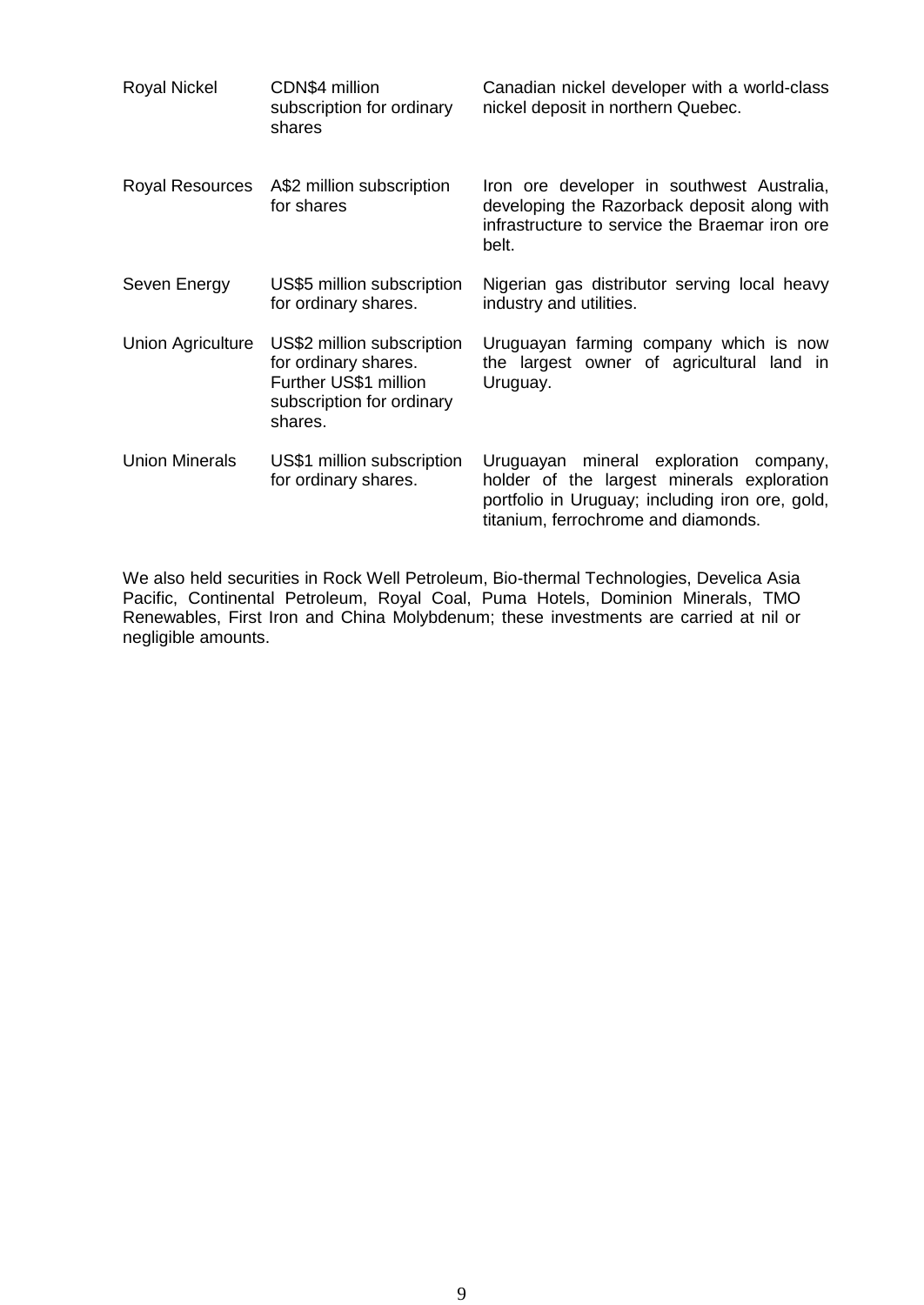### **Top Ten Investments as at 31 March 2014**

The following table lists our top ten investments by value as at 31 March 2014. Where we hold more than one instrument in a company, the holdings have been aggregated.

| <b>Cost</b> | <b>Valuation</b> | Gain/<br>(Loss) | <b>Status</b> |
|-------------|------------------|-----------------|---------------|
| £ 000's     | £000's           | £ 000's         |               |
|             |                  |                 |               |
| 2,271       | 10,183           | 7,912           | Unquoted      |
| 3,085       | 5,824            | 2,739           | Unquoted      |
| 1,749       | 5,566            | 3,817           | Unquoted      |
| 3,492       | 3,829            | 337             | Unquoted      |
| 1,211       | 3,607            | 2,396           | Unquoted      |
| 3,153       | 3,450            | 297             | Unquoted      |
| 4,410       | 3,040            | (1,370)         | Unquoted      |
| 1,661       | 2,985            | 1,324           | Unquoted      |
| 1,228       | 2,606            | 1,378           | Unquoted      |
| 1,878       | 2,324            | 446             | Unquoted      |
| 24,138      | 43,414           | 19,276          |               |
|             |                  |                 |               |

### **Other Significant Developments**

#### *Buried Hill*

Buried Hill has a substantial deposit of oil in the Caspian Sea in Turkmenistan, close to the maritime border with Azerbaijan and to the largest producing field in BP's portfolio. A joint venture to develop it was agreed some years ago with a major oil company, but a border dispute between the two countries has delayed its implementation. Recently there have been positive political developments and it is now much more promising that a liquidity event for shareholders will occur soon. We have increased our holding value to the level prior to these political problems emerging.

#### *African Timber*

This company, which has a timber plantation in western Mozambique, has received an approval for finance from the World Bank/IDC. This will move the company closer to a liquidity event and we have accordingly increased our holding value to the level implied by the IDC investment price.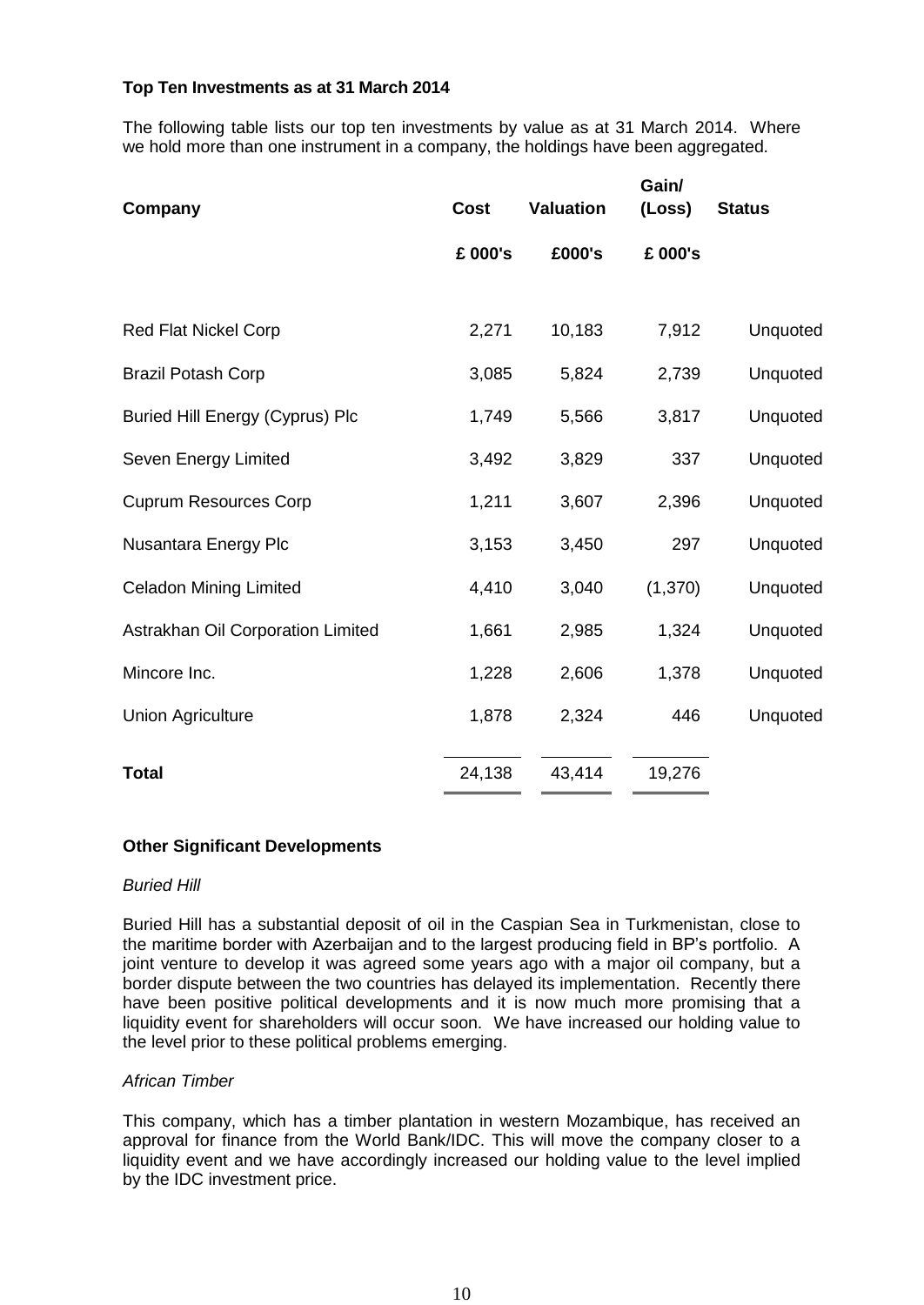#### *Mediatainment/STV*

STV, the 3D TV company in which we hold an interest through a shareholding in its parent Mediatainment, continues to make progress. It has brought into production a chip embodying its software and a circuit board which enables this chip to be built into the new generation of TVs and other display screens (from small to giant). It is expecting to have its first commercial sales of 3D TVs this Christmas and has engendered strong interest from a broad range of TV manufacturers, several of which are signed up to its technology. We have increased our valuation moderately to reflect the most recent funding round.

#### *Creso Resources*

Creso Resources has undertaken a reverse takeover in which it acquired a company, Nichromet, which has a non-cyanide based technology for extracting metal, particularly gold and nickel, from rock. The company has changed its name to Dundee Sustainable Technology and has received strong backing from the Canadian Government. As a consequence its shares have been re-rated.

#### *Reductions in Holding Value*

We have written down to zero TMO Renewables and First Iron, both of which have exhausted their working capital. We have also written down the value of Global Atomic and Homeland Uranium to reflect recent weakness in the price of uranium, Union Minerals to reflect weaker iron ore and Mongolia Minerals and Celadon Mining to reflect weaker coal prices.

#### *Contributions to Changes in the Valuation of the Portfolio*

The largest single factor contributing to the reduction of the holding value of the portfolio was the rise in the value of sterling against relevant currencies. This accounts for 3.5p of the reduction in NAV arising in the second half, having contributed 5.9p to the reduction in the first half. Other than foreign exchange, changes in the holding values of the portfolio in the second half contributed 1.1p, with the balance of the change, 1.45p, arising from expenses.

### *Developments in the Portfolio Not Giving Rise to Value Change*

The following are noteworthy:

- Manabi continues to make good progress in developing its port and transport infrastructure in Minhas Gerais province of Brazil.
- Nektan is preparing for a flotation.
- Seven Energy's underlying value was substantiated by the flotation of Seplat on the London Stock Exchange in April 2014. Seplat and Seven both have an interest in Nigerian Petroleum and the market value of Seplat implies strong underpinning to the value of Seven's oil activities, with its valuable gas business essentially being excluded in our sum of the parts holding value, which has had also to take account of a funding round.
- Red Flat Nickel's rock has been sent to Dundee Sustainable Technologies which has demonstrated that the nickel can be extracted successfully using Dundee's cleaner technology. We continue to await the Forestry Department's permission to resume exploratory drilling.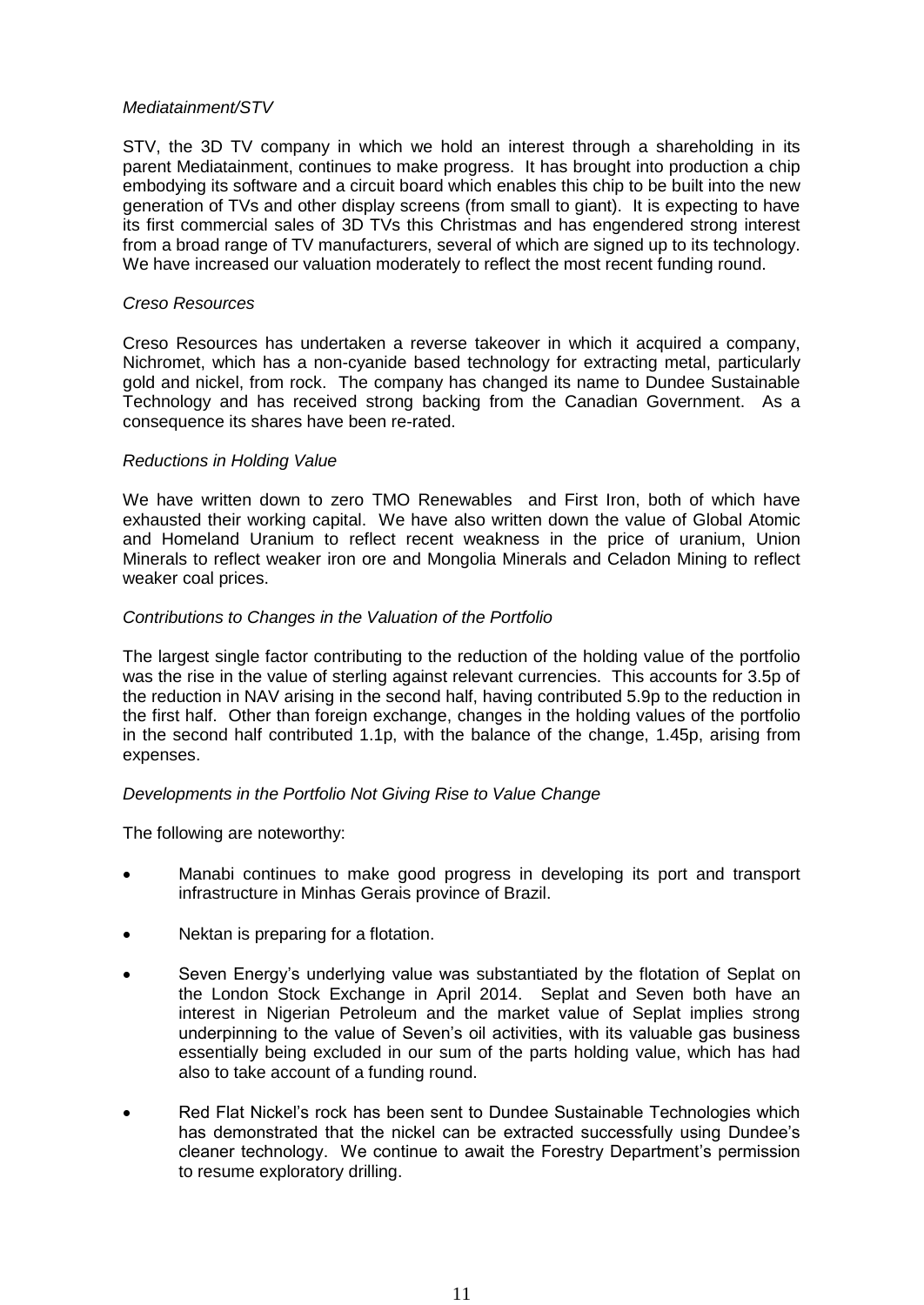#### **Activity and Prospects**

We can expect to make some further follow-on investments where the terms are compelling, but our principal focus will be on bringing forward the crystallisation of value in the portfolio, particularly in our major holdings. Where there is scope for us to do so, we are also working to deliver major value uplifts in other companies in the portfolio.

Whilst, as ever, the timing of our exits will depend upon market conditions and opportunities arising, there remain strong prospects for further large gains in many of the holdings in the portfolio.

Tim Childs as Investment Advisor to St Peter Port Investment Management Limited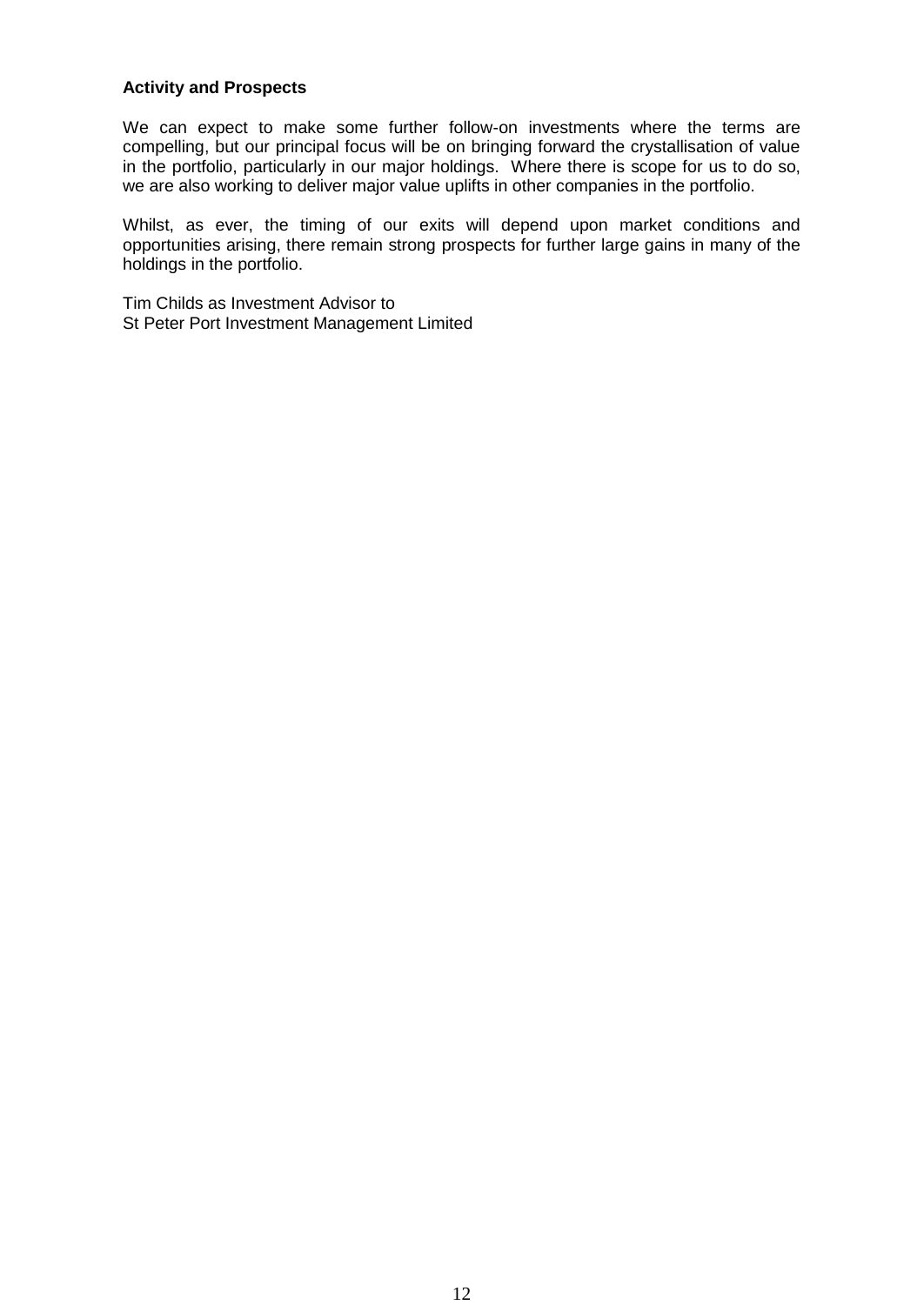# **Consolidated Statement of Financial Position As at 31 March 2014**

|                                                                                        | As at 31<br><b>March 2014</b>         | <b>As at 31</b><br><b>March 2013</b> |
|----------------------------------------------------------------------------------------|---------------------------------------|--------------------------------------|
| <b>Assets</b><br><b>Current Assets</b>                                                 | £ 000                                 | £ 000                                |
| Financial assets at fair value through profit or loss                                  | 56,502                                | 68,289                               |
| Trade and other receivables                                                            | 1,462                                 | 1,462                                |
| Cash and cash equivalents                                                              | 4,925                                 | 4,967                                |
| <b>Total assets</b>                                                                    | 62,889                                | 74,718                               |
| <b>Liabilities</b><br><b>Current liabilities</b>                                       |                                       |                                      |
| Trade and other payables                                                               | 86                                    | 126                                  |
| <b>Total liabilities</b>                                                               | 86                                    | 126                                  |
| <b>Net assets</b>                                                                      | 62,803<br>=======                     | 74,592                               |
| <b>Equity</b><br>Capital and reserves attributable to equity holders of<br>the Company |                                       |                                      |
| Share capital<br>Share premium                                                         |                                       |                                      |
| Special reserve                                                                        | 67,741                                | 67,741                               |
| Revenue reserve                                                                        | (4,938)                               | 6,851                                |
| <b>Total Equity</b>                                                                    | 62,803<br>$=$ $=$ $=$ $=$ $=$ $=$ $=$ | 74,592<br>=======                    |
| Net asset value per Ordinary Share (pence per share)                                   | 94.13                                 | 111.80                               |

The accompanying notes 1 to 7 form an integral part of these financial statements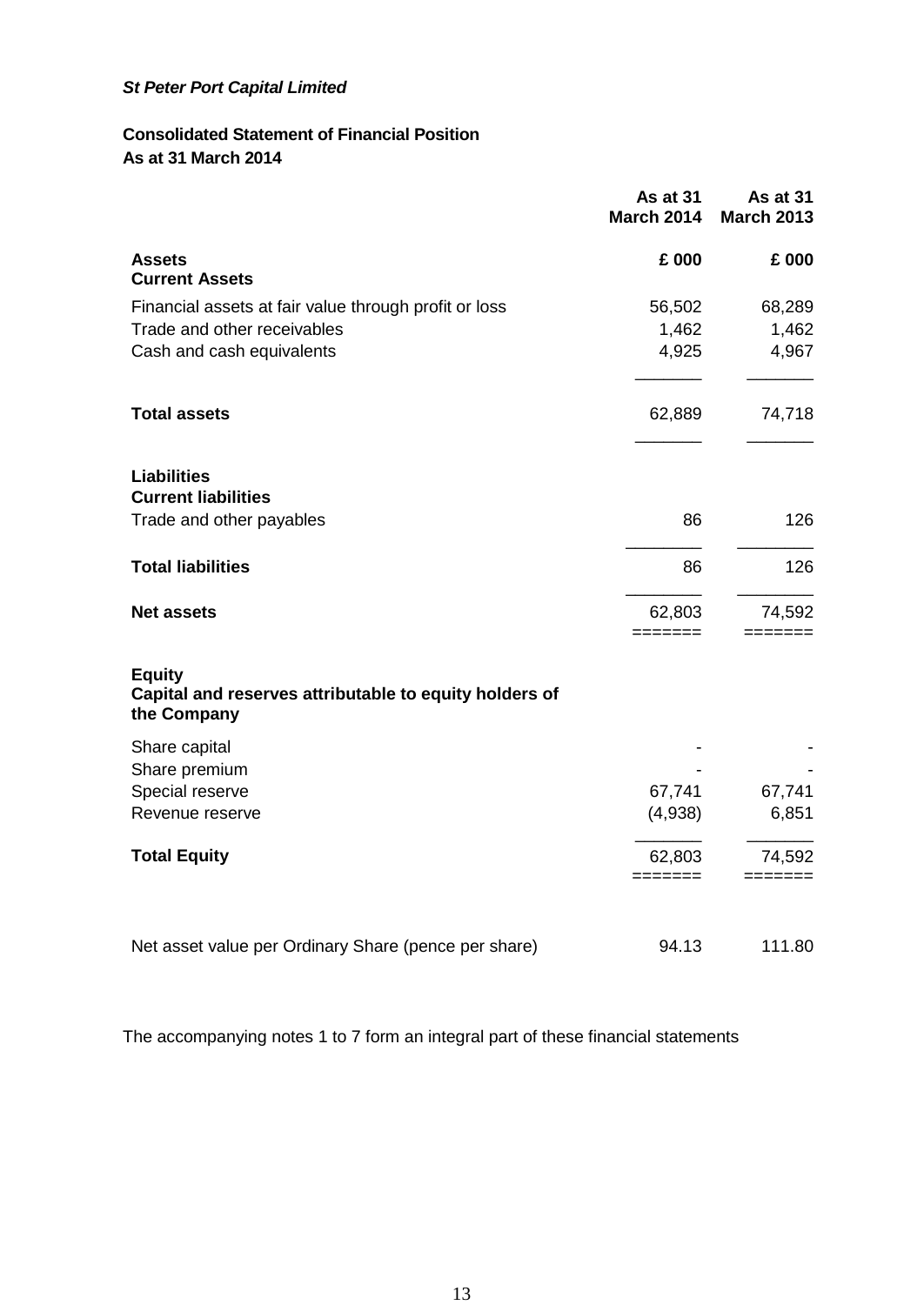# **Consolidated Statement of Comprehensive Income**

**For the year ended 31 March 2014**

|                                                                                   | Year ended<br>31 March<br>2014 | Year ended<br>31 March<br>2013 |
|-----------------------------------------------------------------------------------|--------------------------------|--------------------------------|
|                                                                                   | £ 000's                        | £ 000's                        |
| <b>Income</b><br>Net (losses)/gains on financial assets at fair                   |                                |                                |
| value through profit or loss                                                      | (9,637)                        | 7,222                          |
| (Losses)/gains on foreign exchange                                                | (12)                           | 63                             |
| Interest income                                                                   | 35                             | 91                             |
| Other income                                                                      | 42                             | 53                             |
|                                                                                   |                                |                                |
| Net investment (loss)/income                                                      | (9,572)                        | 7,429                          |
| Administrative expenses                                                           | (2, 217)                       | (2,380)                        |
|                                                                                   |                                |                                |
| Net (loss)/income from operations                                                 | (11,789)                       | 5,049                          |
| (Loss)/profit for the year attributable to                                        |                                |                                |
| shareholders of the Company                                                       | (11,789)                       | 5,049                          |
|                                                                                   | =======                        | ======                         |
| Basic and diluted (loss)/return per Ordinary                                      |                                |                                |
| Share (pence)                                                                     | (17.67)                        | 7.49                           |
| The accompanying notes 1 to 7 form an integral part of these financial statements |                                |                                |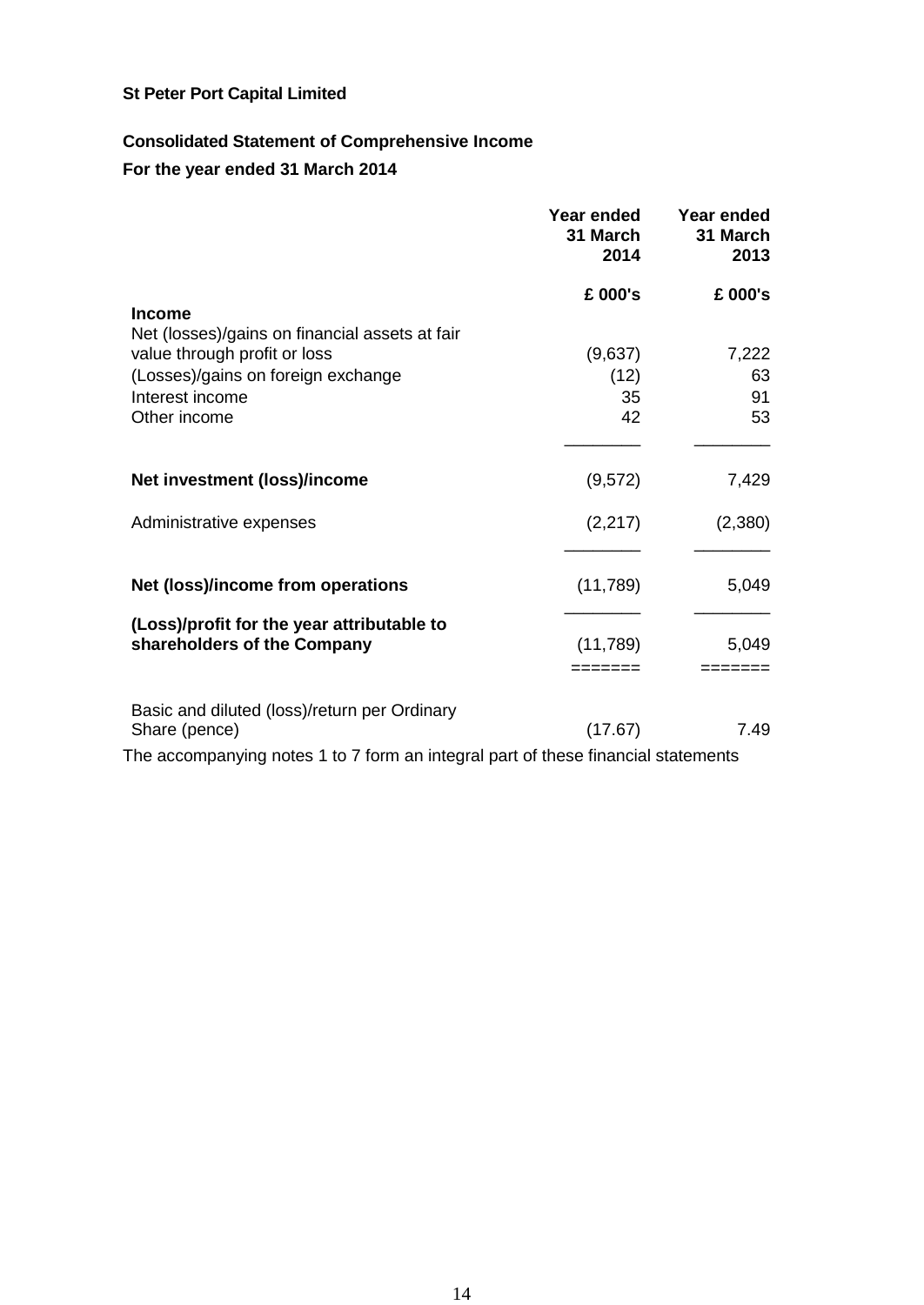# **Consolidated Statement of Changes in Equity For the year ended 31 March 2014**

|                                 | <b>Special</b><br><b>Reserve</b><br>£ 000's | <b>Revenue</b><br><b>Reserve</b><br>£ 000's | <b>Total</b><br>£ 000's |
|---------------------------------|---------------------------------------------|---------------------------------------------|-------------------------|
| Opening balance at 1 April 2013 | 67,741                                      | 6,851                                       | 74,592                  |
| Loss for the year               | $\overline{\phantom{a}}$                    | (11,789)                                    | (11,789)                |
| Dividends paid                  |                                             |                                             |                         |
| Ordinary shares repurchased     |                                             |                                             |                         |
| <b>Balance at 31 March 2014</b> | 67,741                                      | (4,938)                                     | 62,803                  |

# **FOR THE YEAR ENDED 31 MARCH 2013**

|                                    | <b>Special</b><br><b>Reserve</b><br>£ 000's | <b>Revenue</b><br><b>Reserve</b><br>£ 000's | Total<br>£ 000's |
|------------------------------------|---------------------------------------------|---------------------------------------------|------------------|
| Opening balance as at 1 April 2012 | 68,461                                      | 3,849                                       | 72,310           |
| Profit for the year                |                                             | 5,049                                       | 5,049            |
| Dividends paid                     |                                             | (2,047)                                     | (2,047)          |
| Ordinary shares repurchased        | (720)                                       |                                             | (720)            |
| <b>Balance at 31 March 2013</b>    | 67,741                                      | 6,851                                       | 74,592           |

The accompanying notes 1 to 7 form an integral part of these financial statements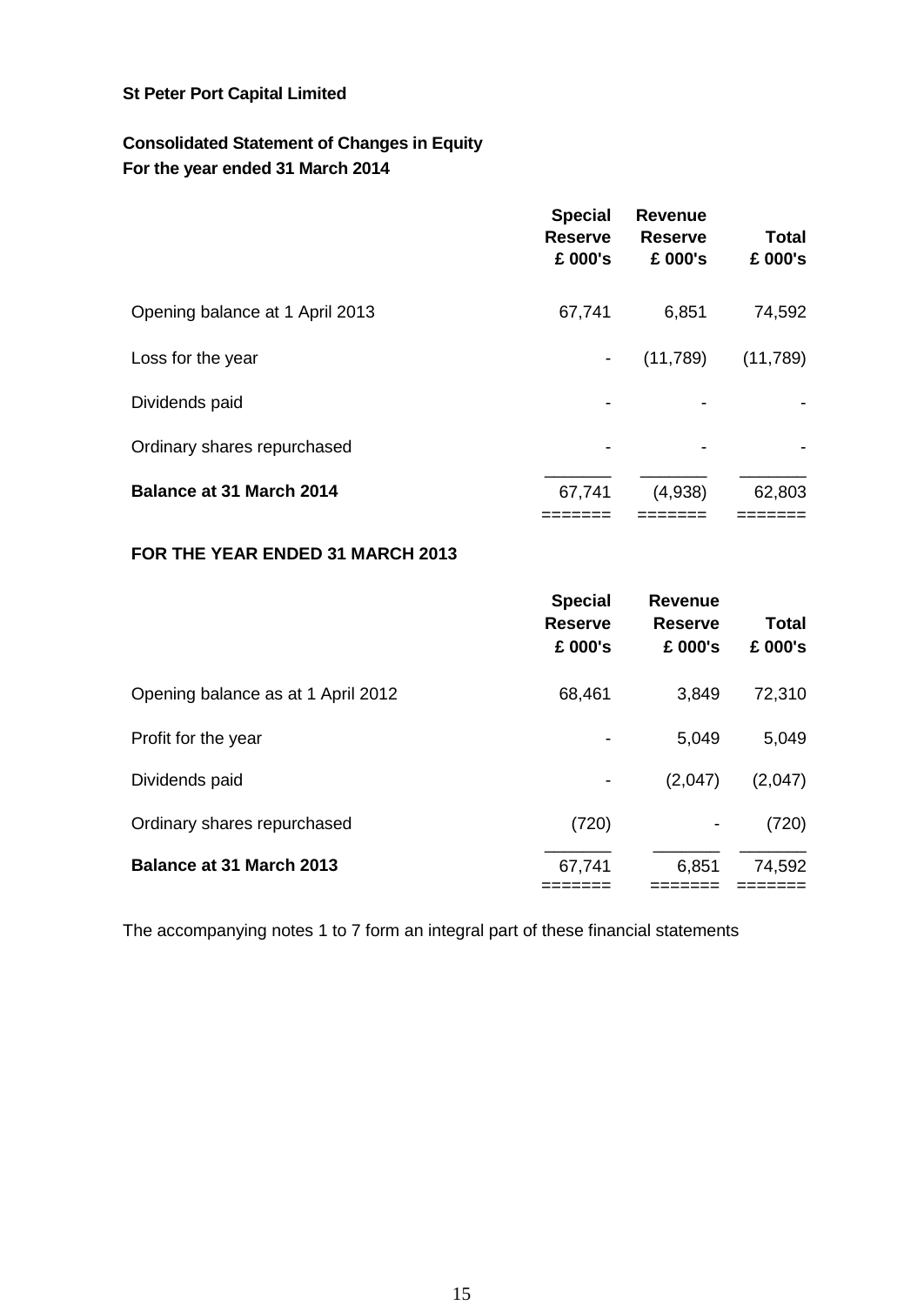# **Consolidated Statement of Cash Flows For the Year Ended 31 March 2014**

|                                                                         | Year ended<br>31 March<br>2014 | Year ended<br>31 March<br>2013 |
|-------------------------------------------------------------------------|--------------------------------|--------------------------------|
| Cash flows from operating activities                                    | £ 000's                        | £ 000's                        |
| Interest and investment income received<br>Income from legal settlement | 35                             | 243                            |
| Operating expenses paid                                                 | (2,063)                        | (2,566)                        |
| Net cash utilised in operating activities                               | (2,028)                        | (2, 323)                       |
| Cash flows from investing activities<br>Sale of investments             | 3,420                          | 1,833                          |
| Redemption of loan notes<br>Purchase of investments                     | (1, 272)                       | 285<br>(3,644)                 |
| Cash inflow/(outflow) from investing activities                         | 2,148                          | (1,526)                        |
| <b>Cash flows from financing activities</b>                             |                                |                                |
| Dividends paid                                                          |                                | (2,047)                        |
| (Loans to)/repayments from subsidiaries<br>Purchase of own shares       | (155)                          | (26)<br>(720)                  |
| <b>Cash outflow from financing activities</b>                           | (155)                          | (2,793)                        |
| Cash outflow for the year<br>Exchange losses during the year            | (35)<br>(7)                    | (6, 642)                       |
| Opening cash and cash equivalents                                       | 4,967                          | 11,609                         |
| <b>Closing cash and cash equivalents</b>                                | 4,925                          | 4,967                          |
|                                                                         | =======                        | =======                        |

The accompanying notes 1 to 7 form an integral part of these financial statements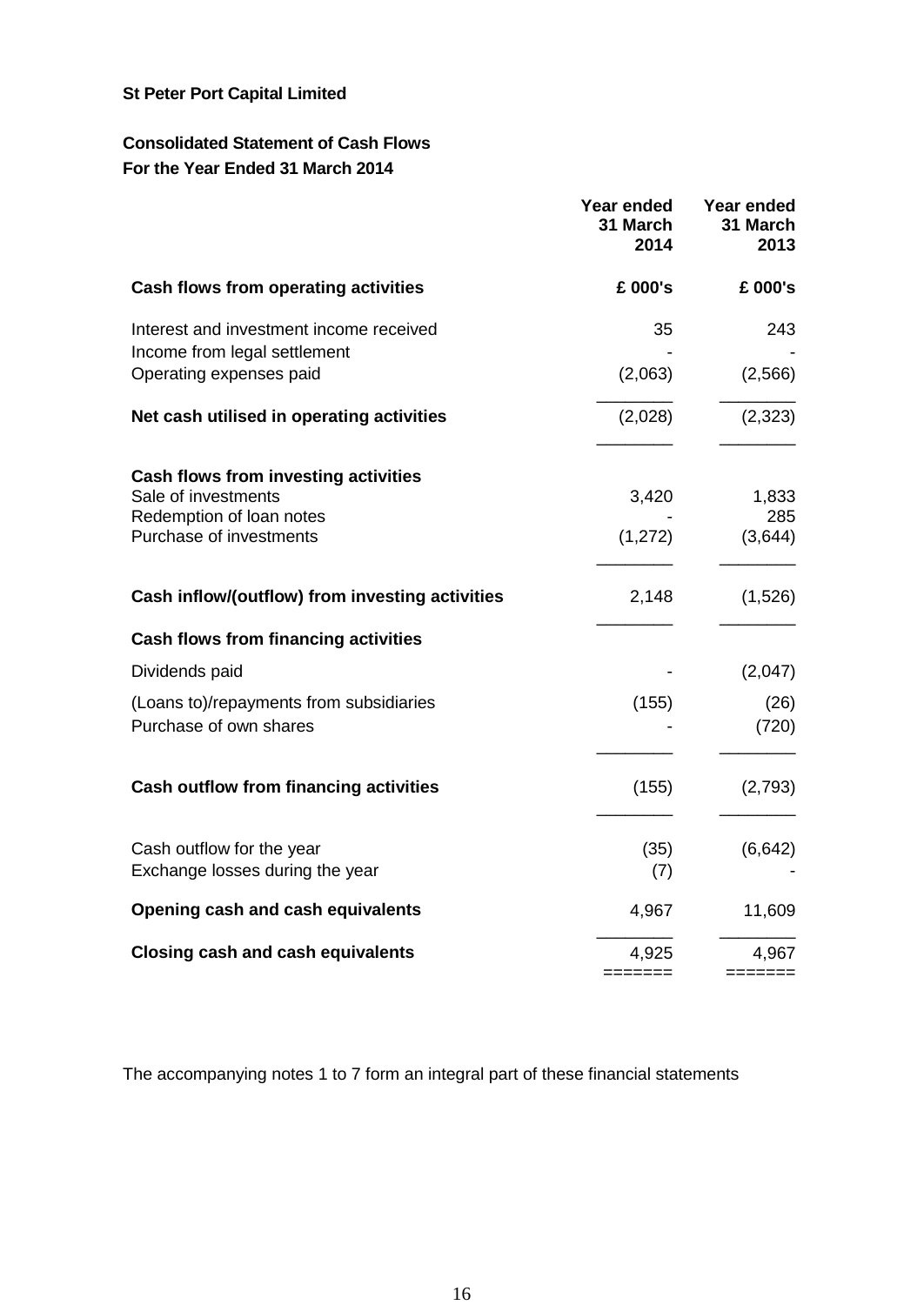### **1. General Information**

St Peter Port Capital Limited is a Guernsey registered, closed ended investment company, admitted to trading on the AIM Market of the London Stock Exchange. St Peter Port's investment strategy is primarily to invest in unquoted companies which are close to a liquidity event. The funds invested by St Peter Port will often provide the working capital to make such an event possible. The event could be an IPO, trade sale or repayment of a bridging loan (typically with warrants or other form of participation) from a fund-raising achieved by the investee at a higher price after the bridging event has occurred.

The universe for investment is principally companies across a broad range of sectors and geography expecting to achieve a liquidity event in the months after the Company's investment. However, in current conditions, it may also include companies which are already publicly quoted but where the equity value has been heavily eroded by the current market malaise. The initial focus has been on companies targeting UK, US and Commonwealth stock markets, but companies looking to float on other exchanges will also be considered.

The company's website is [www.stpeterportcapital.gg.](http://www.stpeterportcapital.gg./)

# **2. Financial Information**

The report on the full financial statements for the year ended 31 March 2014 has been signed and the financial information presented in this results announcement is an extract of these audited accounts. Whilst the financial information included in this final results announcement has been computed in accordance with IFRS, this announcement does not itself contain sufficient information to comply with IFRS.

# **3. Earnings Per Share**

The calculation of basic (loss)/earnings per share is based on the net loss from continuing operations for the year of £11,789,000 (2013: £5,049,000 net profit) and on 67,721,500 (2013: 67,374,925) shares being the weighted average number of shares in issue during the year. There is no difference between basic earnings per share and diluted earnings per share.

### **4. Net Asset Value per Share**

|                                                         | 31 March<br>2014 | 31 March<br>2013 |
|---------------------------------------------------------|------------------|------------------|
|                                                         | £ 000's          | £ 000's          |
| <b>Net Asset Value</b>                                  | 62,803           | 74,592           |
| Ordinary Shares in issue                                | 66,722           | 66,722           |
| Net Asset Value per Ordinary Share (pence per<br>share) | 94.13            | 111.80           |

The Net Asset Value per Ordinary Share is based on the Net Asset Value at the end of the reporting period and on 66,721,500 (2013: 66,721,500) Ordinary Shares being the shares in issue at the year end.